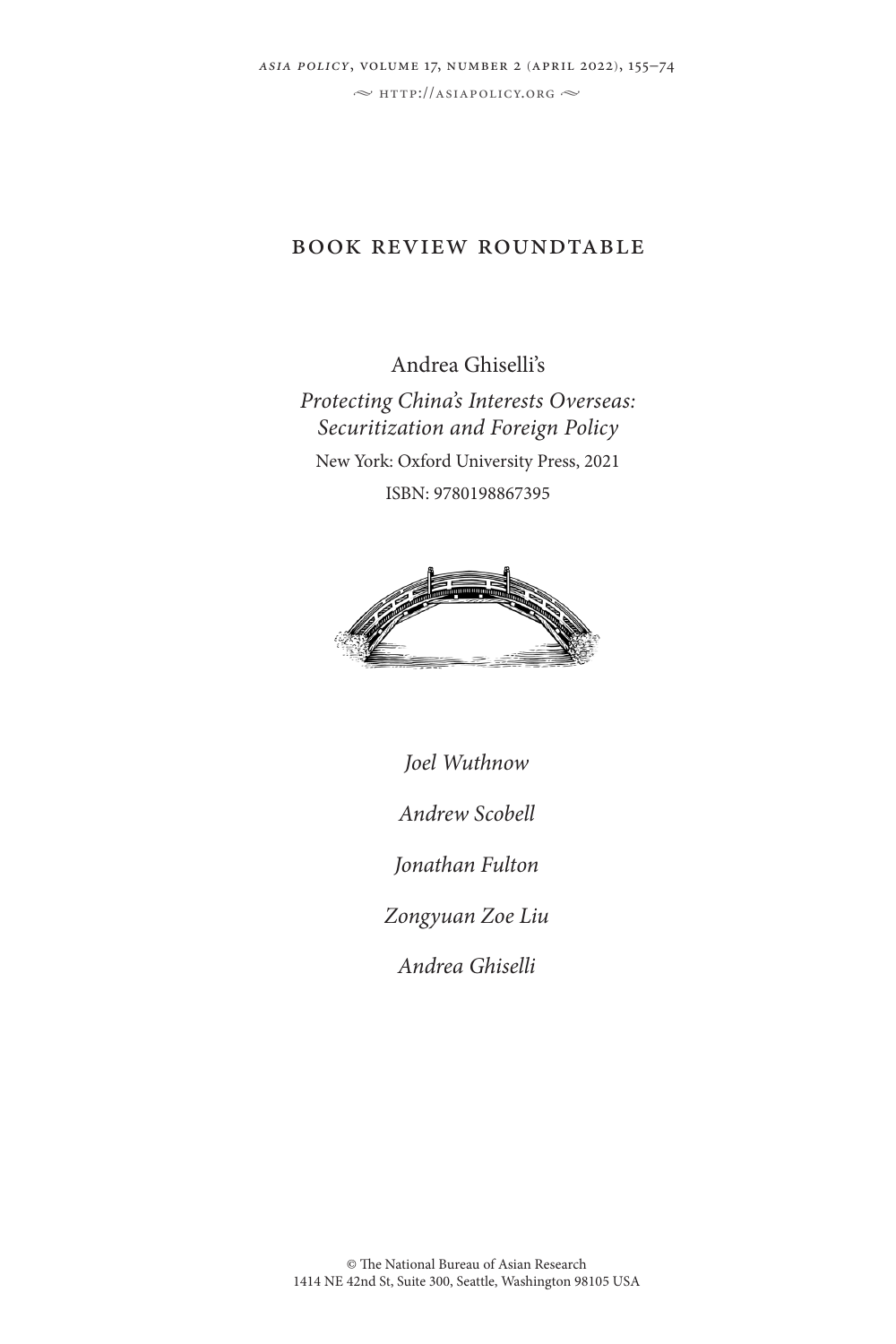#### **Where Will the People's Liberation Army Go Next?**

#### *Joel Wuthnow*

For its first 65 years, China's People's Liberation Army (PLA) rarely ventured beyond Asia. Although Chinese troops surged across the Korean, Indian, and Vietnamese borders at times during the Cold War and prepared to take Taiwan by force, they had neither the capabilities nor a compelling rationale to deploy to more distant regions. Yet beginning in the 1990s and accelerating in the 21st century, the PLA has been out and about more widely in several contexts: UN peacekeeping missions, antipiracy operations off the Horn of Africa, and ad hoc relief missions in places such as Libya and Yemen.

In *Protecting China's Interests Overseas: Securitization and Foreign Policy*, Andrea Ghiselli explains this shift as deriving first from China's changing role in the world—protecting the lives and property of Chinese citizens who had "gone out" in search of new markets prompted civilian leaders to call on the PLA to be able to do more abroad. But the PLA was not initially sold on the idea. Organizations take time to adopt new missions and sometimes need a shock to stimulate deeper structural and cultural changes. Ghiselli provides convincing evidence that the 2011 Libyan Civil War, which required the PLA to repatriate some 36,000 citizens, served as a pivotal wake-up call (pp. 58–59). Spurred to action, the PLA developed new contingency plans, capabilities, training regimes, and institutions for overseas missions.

Re-engineering the PLA's identity as an expeditionary force was an easier sell for some branches than others. Ghiselli points to bureaucratic interests to explain why the PLA Navy embraced what Hu Jintao referred to as "new historic missions," including the protection of sea lanes, even before the Libya crisis: missions in the "far seas" required larger ships and budgets (p. 56). The ground forces, by contrast, were more skeptical. I recall a PLA officer remarking that there were at best mixed feelings within the

**joel wuthnow** is a Senior Research Fellow at the National Defense University and a Nonresident Fellow at the National Bureau of Asian Research (United States). He can be reached at <joel.wuthnow.civ@ndu.edu>.

**note:** This essay represents only the views of the author and not those of the National Defense University, U.S. Department of Defense, or U.S. government.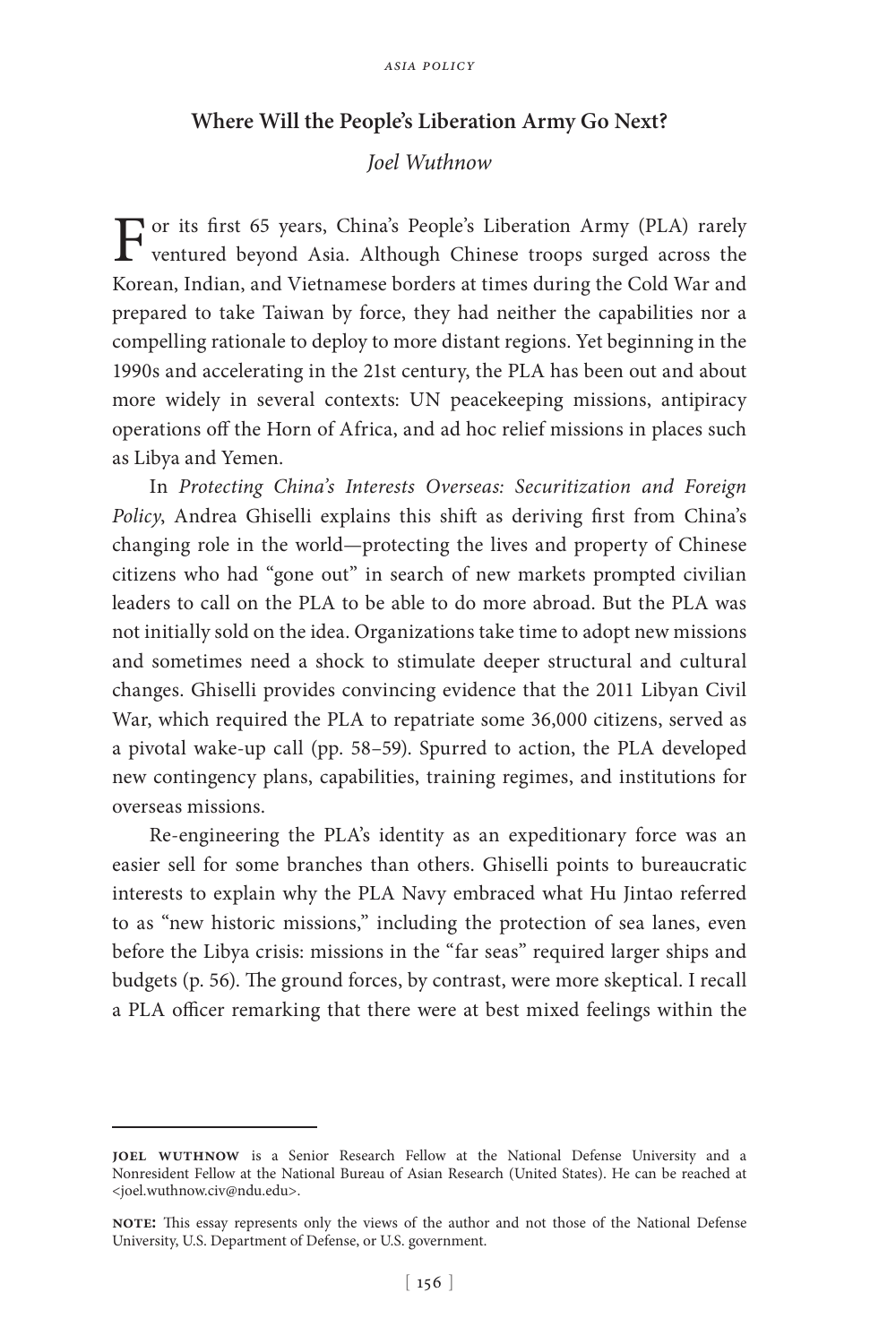army about being mobilized to protect Belt and Road Initiative projects.*<sup>1</sup>* Such missions were a distraction from the core task of preparing to "fight and win" regional wars and did not provide as strong a justification for ground-force capabilities as a crisis on the Korean Peninsula or an invasion across the Taiwan Strait.

In retrospect, the puzzle is why the PLA's overseas footprint has remained so modest. National and organizational interests can explain why the PLA began to refocus on new missions, but only a small fraction of the PLA—about 0.2% of the ground forces, a few naval ships, and nothing of the air force—are deployed overseas today. This volume provides a demand-side explanation: the military is only a part of the answer that Chinese leaders developed to protect overseas interests. We learn that they placed the impetus on Chinese companies, who often turned to private security contractors to meet day-to-day security needs. A supply-side explanation would focus more on limited capabilities and competing missions, especially pertaining to Taiwan, that tie PLA resources to Asia.

*Protecting China's Interests Overseas* is strong on history, and in its final pages it brings us into the present with a discussion of why the PLA overcame its aversion to overseas bases to open its first large military outpost in Djibouti in 2017. But the book missed an opportunity to look ahead. A key question is: Will the dynamics that brought the PLA to where it is today persist, or will the PLA be tasked with more daunting overseas requirements? In the past, the PLA only needed to handle nontraditional security threats, such as piracy and terrorism. In an age of strategic competition, however, China's leaders could also fear the prospect that military conflict with the United States will no longer be limited to Asia. Horizontal escalation could put China's overseas energy imports at risk of U.S. interdiction, just to name one example. One can also imagine China contemplating the use of force to intimidate smaller states overseas.

The PLA is already taking several steps to prepare for combat-oriented tasks far away from China. These steps include expanding its arsenal of long-range precision strike weapons, adding "blue water" surface combatants at a rapid pace, conducting long-range bomber flights out to the second island chain, and holding combat-oriented drills with Russia as far away as the Mediterranean Sea. Of course, cyberweapons already allow the PLA to strike targets in Washington from the comfort of an office building in Shanghai. Underscoring such patterns, the 2020 edition of the *Science* 

*<sup>1</sup>* Author interview with an officer of the PLA, 2018.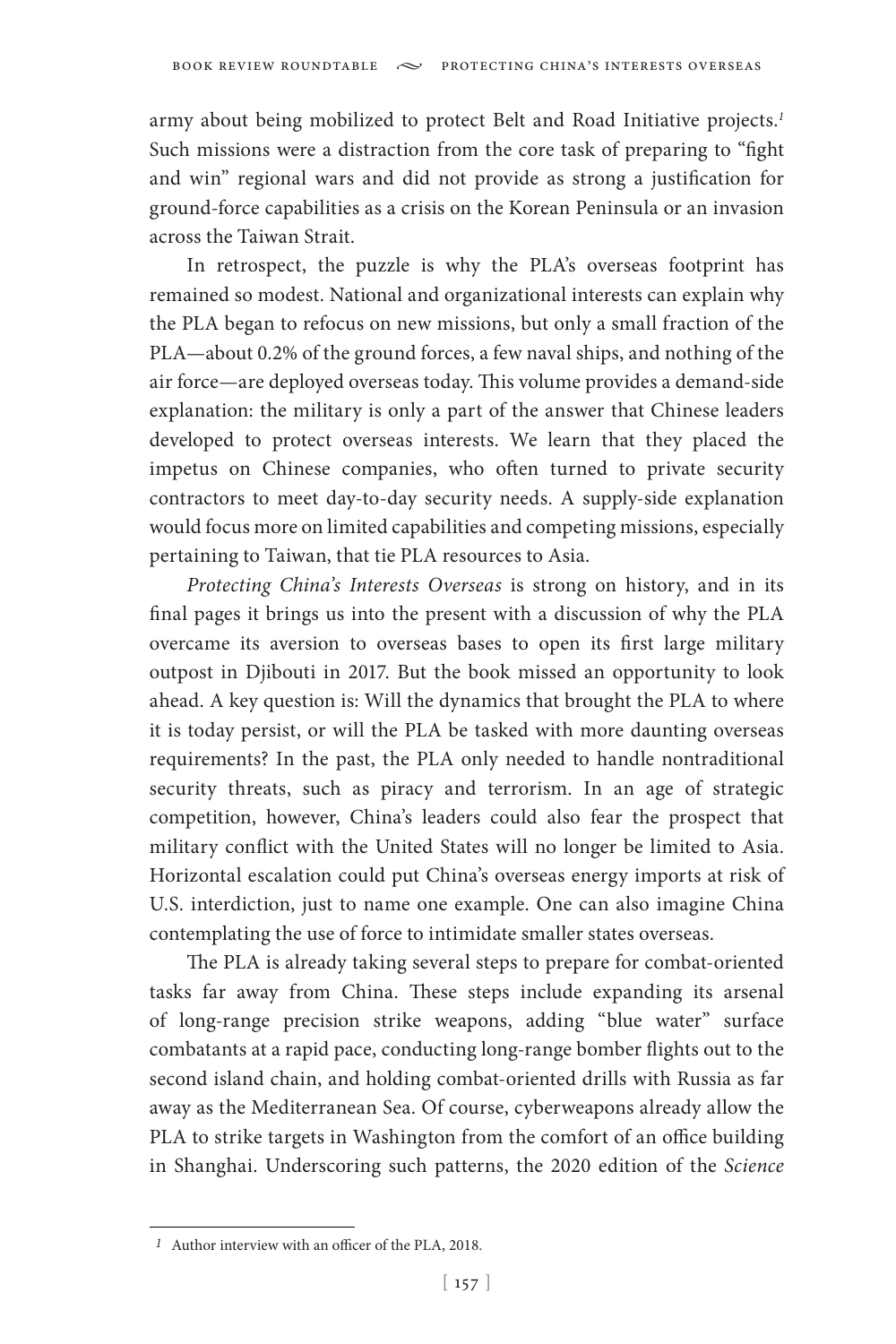*of Military Strategy*, published by China's National Defense University, advocated preparing for combat in faraway "strategically important areas," including a new class of "maritime mobile operations."*<sup>2</sup>*

Thinking about the PLA in the years ahead not only leads us to consider new missions and new capabilities but also the barriers that would need to be overcome. One challenge is limited long-range transport, though the PLA is quickly filling the gap with assets such as the Y-20 airlifter and Type 075 landing helicopter dock. Another challenge is overseas access: the PLA currently has only one overseas base but is reported to be in discussions for new facilities in places such as the United Arab Emirates and Equatorial Guinea. Additionally, new command structures would have to be created if the PLA desired to conduct joint operations abroad.*<sup>3</sup>* There is also an important human capital dimension in that few PLA troops have any practical overseas experience.

Considering the nature of China's military role overseas in the coming years would also require attention to how the strategic landscape is evolving. Critical questions would include whether the Taiwan issue remains unresolved (if China seizes the island, the PLA would then be much freer to focus capabilities on other regions); whether U.S.-China relations have devolved into an armed rivalry, including Cold War–style proxy wars; whether Beijing has abandoned its current reluctance to forge alliances, which could enable it to forward-position more forces but could also result in China becoming more enmeshed in foreign disputes; and whether China has enough clout in regional organizations that it can secure "authorization" for almost any sort of military intervention.

In a fascinating chapter, Ghiselli highlights the role of another, overlooked variable: public opinion. One prompt for greater attention by Chinese leadership to protecting overseas interests in the 2000s was that the public—especially nationalistic "keyboard warriors"—expected it. Those expectations have been sharpened by films such as *Operation Red Sea* that portray the PLA ably conducting "military operations other than war" abroad. A decade or more hence, will those voices also demand that the PLA be able to wage wars beyond Asia or undertake highly complex nontraditional missions akin to the 2011 U.S. Navy SEALs raid that killed

*<sup>2</sup>* Marcus Clay and Roderick Lee, "Unmasking the Devil in the Chinese Details: A Study Note on the Science of Military Strategy 2020," China Aerospace Studies Institute, January 24, 2022, 6–7.

*<sup>3</sup>* Phillip C. Saunders, "Beyond Borders: PLA Command and Control of Overseas Operations," Institute for National Strategic Studies, National Defense University, INSS Strategic Forum, no. 306, July 28, 2020.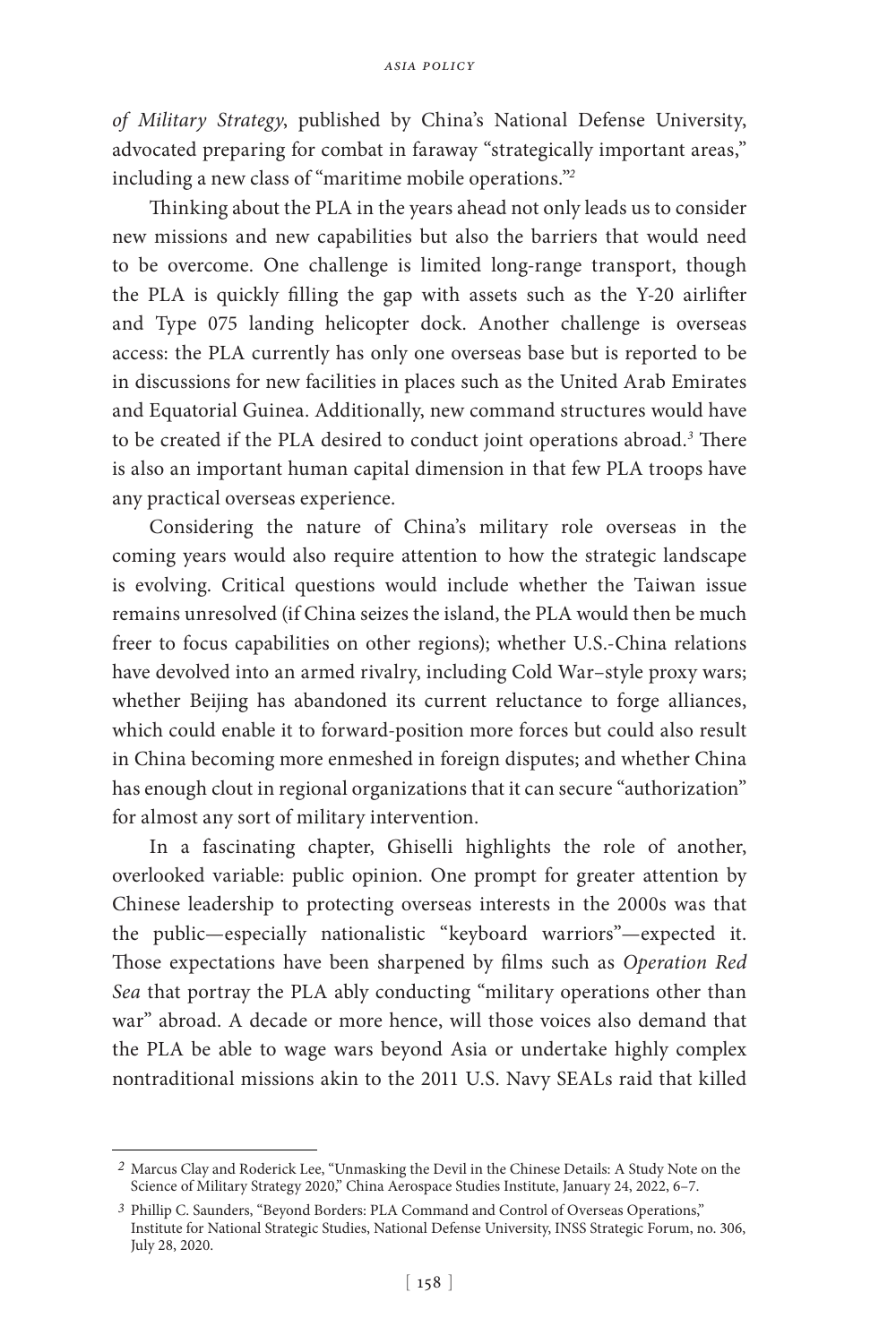Osama bin Laden? Or will China's censors be able to silence them and thus prevent the PLA from being boxed into roles that it might not be able to fulfill even then?

Based on the excellent research and analysis provided in this volume, one thing is certain: the PLA of tomorrow will not be thinking or doing the same things internationally that it is now. *Protecting China's Interests Overseas* offers a realistic way of explaining why change over time occurs, pointing us beyond the narrow prism of a rational actor model and encouraging us to think about the broader set of actors, ideas, and interests maneuvering for influence at the domestic level. For that, the book will be valuable far past the current waystation where the PLA finds itself today.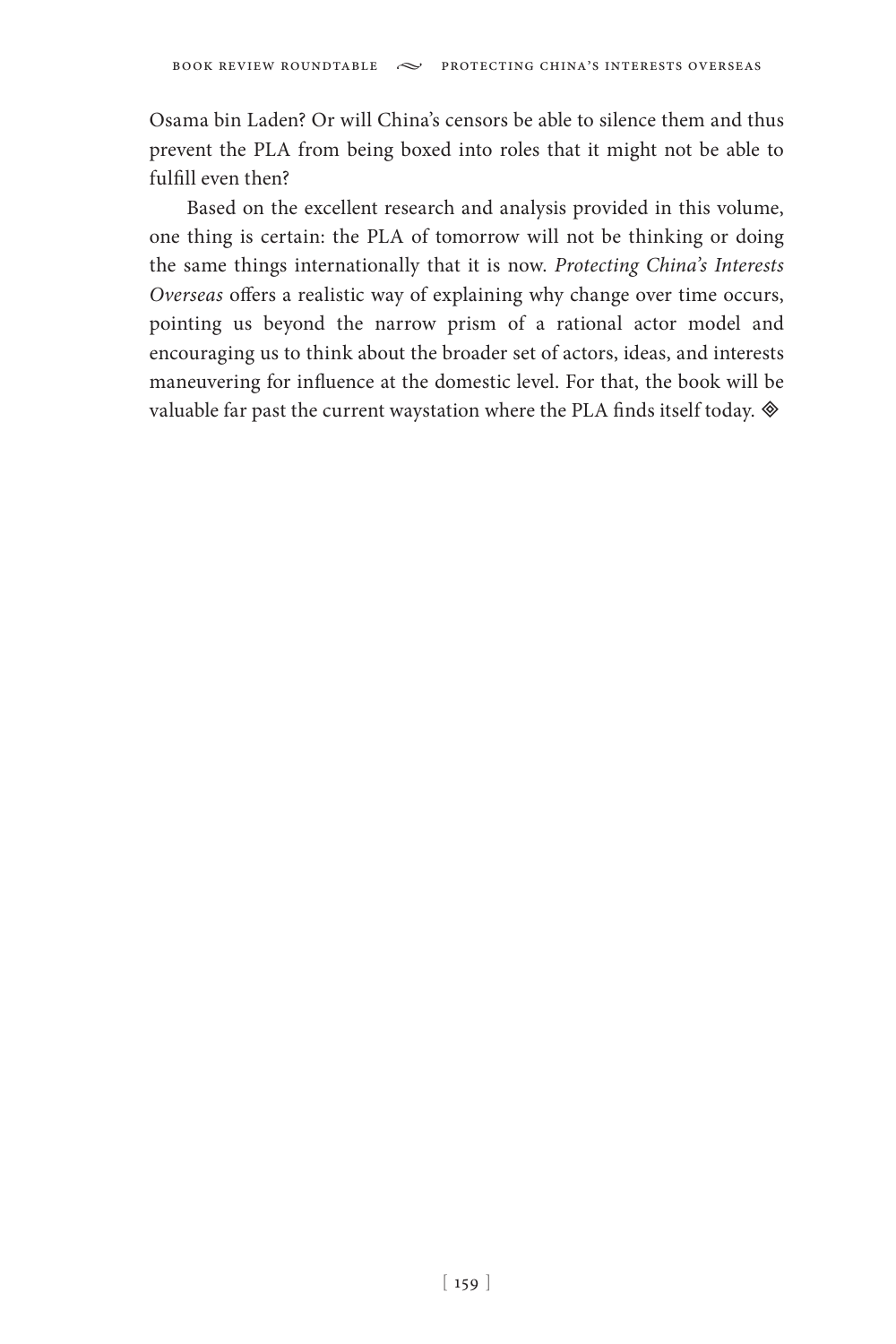## **Protecting Chinese Interests Abroad or Planning for PRC Primacy?**

# *Andrew Scobell*

Andrea Ghiselli's meticulously researched and lucidly written tome, *Protecting China's Interests Overseas: Securitization and Foreign Policy*, explores the drivers of China's increasing global military activism and is well worth the read. He has done exceptional research in primary Chinese language sources and solidly grounded his scholarship in the relevant international relations literature. The topic is one that has grabbed the attention of the United States and other countries—the growing global activism of the armed forces of the People's Republic of China (PRC). While still modest and tentative compared to the security activities and overseas military postures of other great powers, the 21st-century activities of China's armed forces go well beyond the PRC's borders and immediate periphery. The People's Liberation Army (PLA) Navy now routinely transits the Indian Ocean to the Gulf of Aden, and PLA Navy vessels regularly appear in more distant bodies of water. China joined the club of great powers that possess overseas military bases with its first official military facility beyond PRC borders formally established in Djibouti in 2017. And for twenty years the PLA has regularly conducted ground, air, and maritime exercises with other militaries in locales both within China and around the globe. China has also been dispatching soldiers to serve in UN peacekeeping missions far afield since the 1990s.

But China's increased military activism during the past decade or so signals a sea change in Beijing's disposition and thinking. China long proclaimed that it did not station a single soldier overseas or occupy an inch of foreign soil. But with a military base abroad, Beijing can no longer say this. What accounts for this dramatic change? The book describes the 2011 unraveling of Muammar Gaddafi's regime in Libya as the watershed event. Beijing was caught by surprise and had to scramble to evacuate some 36,000 Chinese workers from the chaos (p. 1). The operation was coordinated by China's Ministry of Foreign Affairs mostly using chartered commercial shipping via the Mediterranean to remove PRC citizens from harm's way. The involvement of the military in this operation was almost

ANDREW SCOBELL is a Distinguished Fellow with the China program at the U.S. Institute of Peace and Adjunct Professor at Georgetown University's Edmund A. Walsh School of Foreign Service (United States). His most recent publication is *Crossroads of Competition: China, Russia, and the United States in the Middle East* (2021). He can be reached at <ascobell@usip.org>.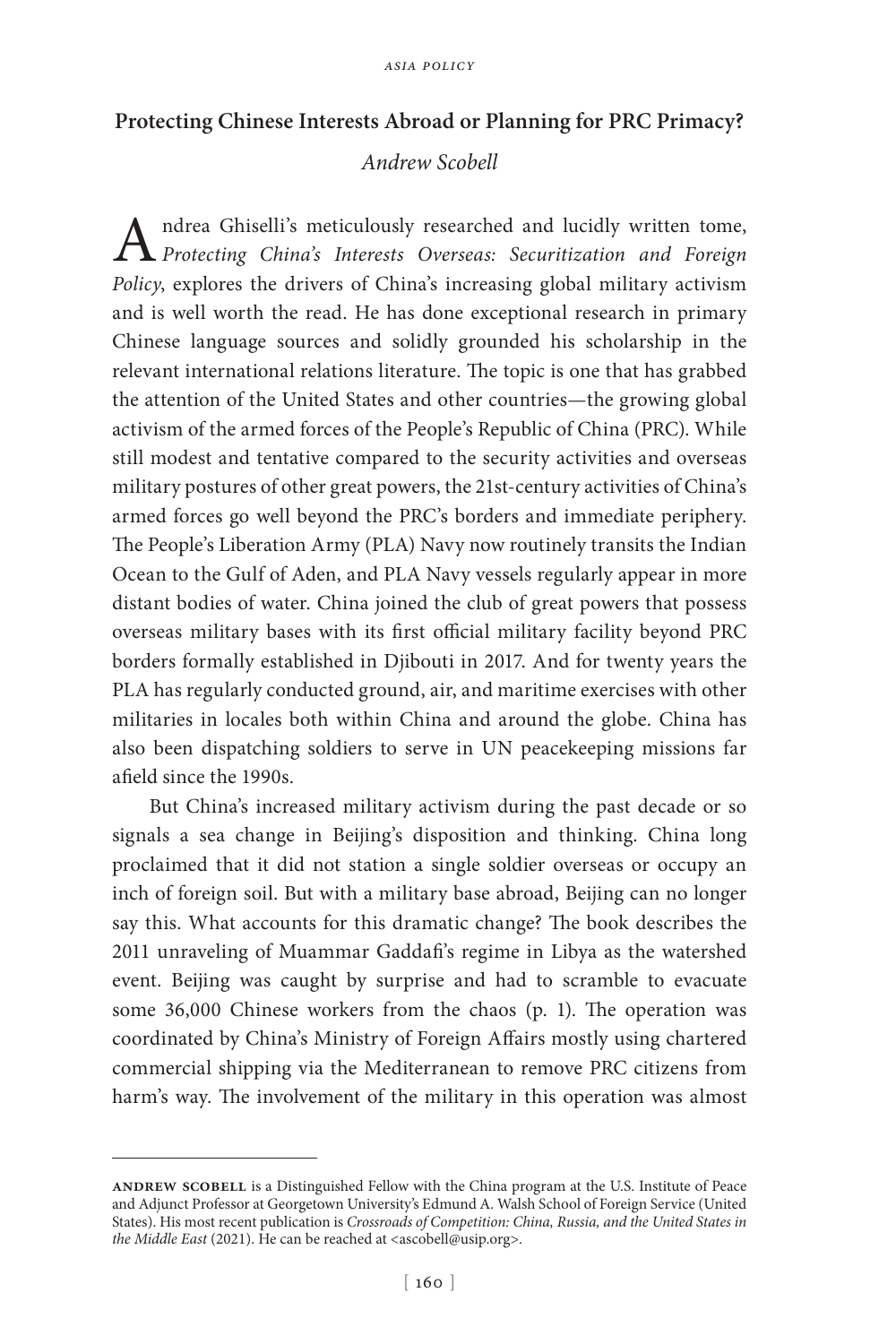a sideshow—limited to four PLA Air Force Ilyushin Il-76s flying out 1,655 Chinese (p. 229) and a single PLA Navy vessel, the frigate *Xuzhou*, serving as an escort for an armada of civilian ships ferrying the evacuees out of Libya (pp. 223–24). According to Ghiselli, "a crisis in a third country had never impacted Chinese interests abroad as much as this one" (p. 1).

In an era where great-power competition is the dominant rubric and the myth of Chinese omnipotence seems pervasive in the policy community, two key findings of *Protecting China's Interests Overseas* merit special attention.

First, Ghiselli finds that China's greater security presence beyond its own immediate Asia-Pacific neighborhood is defensive—driven by a "powerful" impulse (p. 1) to protect its burgeoning interests overseas—rather than propelled by an offensive strategy to wrest global supremacy from the United States. The author concludes that the "deployment of Chinese soldiers in critical regions like the Middle East or North Africa…has not been motivated by a desire to erode American supremacy in those regions" (p. 241). Ghiselli's point is that not everything Beijing does is about great-power competition with Washington. Of course, the United States looms large for China's leaders and factors into almost every decision they make. But the PRC is pursuing its own destiny and advancing its own interests, not all of which involve the United States. A policy implication of this finding is that there is potential for cooperation, or at least coexistence, with the PRC on the global stage. However, China's "interest frontiers" are expanding and, when combined with Beijing's own zero-sum thinking, notwithstanding China's "win-win" propaganda rhetoric, there is no guarantee that this potential will be realized.

Second, Ghiselli's research reveals that most "events related to China's interest frontiers were hardly the result of a well-thought-out plan" (p. 242). This finding calls into question the pervasive myth of Chinese strategic genius and infallible farsightedness. Certainly, Xi Jinping and his fellow Politburo members are smart and extremely ambitious. Moreover, the Chinese Communist Party (CCP) tends to think in terms of grandiose multiyear masterplans, whether in the realms of economics, technology, or national defense. Yet these plans are not always well-conceived or successfully implemented. Over the course of more than seven decades, the CCP has presided over remarkable successes, but it has also experienced devastating failures.

Does Beijing have a brilliant "long game" to supplant the United States as the global hegemon? While this possibility cannot be completely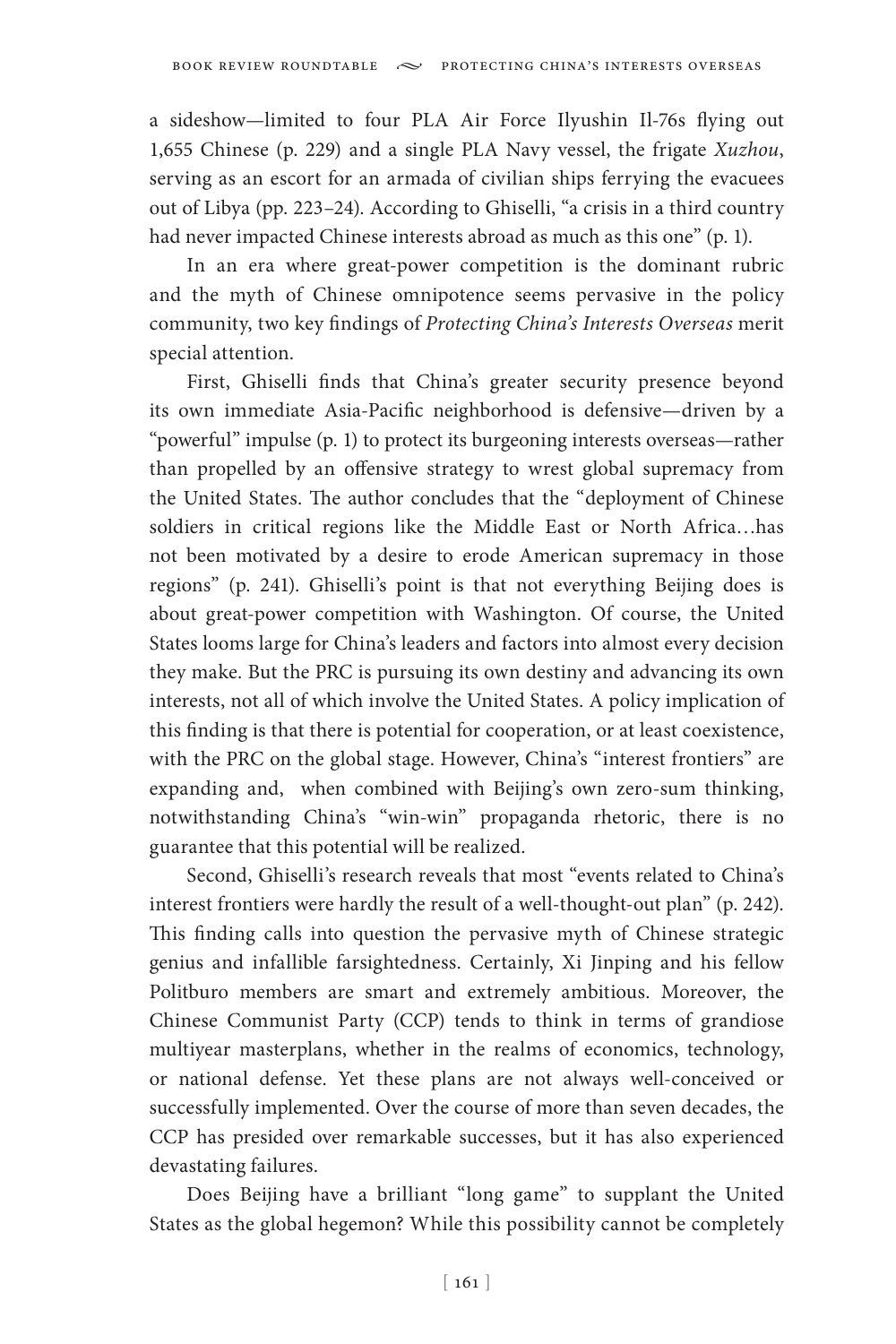ruled out, Ghiselli's research suggests that this is unlikely. An alternate possibility is that Beijing does have a plan for global domination but is falling far short in execution. Of course, the absence of such a plan or the presence of discernible indicators of its poor execution does not preclude the possibility of China bumbling onto a trajectory of world domination. Indeed, China would not be the first great power to advance toward global preeminence through inadvertent incrementalism (leaving aside the question of ultimate success or failure). In other words, is the CCP pursuing primacy without a clear plan—just chasing a broad-brush dream of national greatness with ever-expanding interest frontiers as it plays perpetual catch up?

In the final analysis, if Beijing really does not have a plan, or if its implementation is as "tortuous" as Ghiselli finds China's efforts to protect its global interests (p. 242), then this suggests that Washington and Beijing might conceivably be able to manage their differences. Will the two great powers find a way to cooperate on areas of overlapping interest? The jury is still out, but *Protecting China's Interests Overseas* indicates that the potential is there.  $\otimes$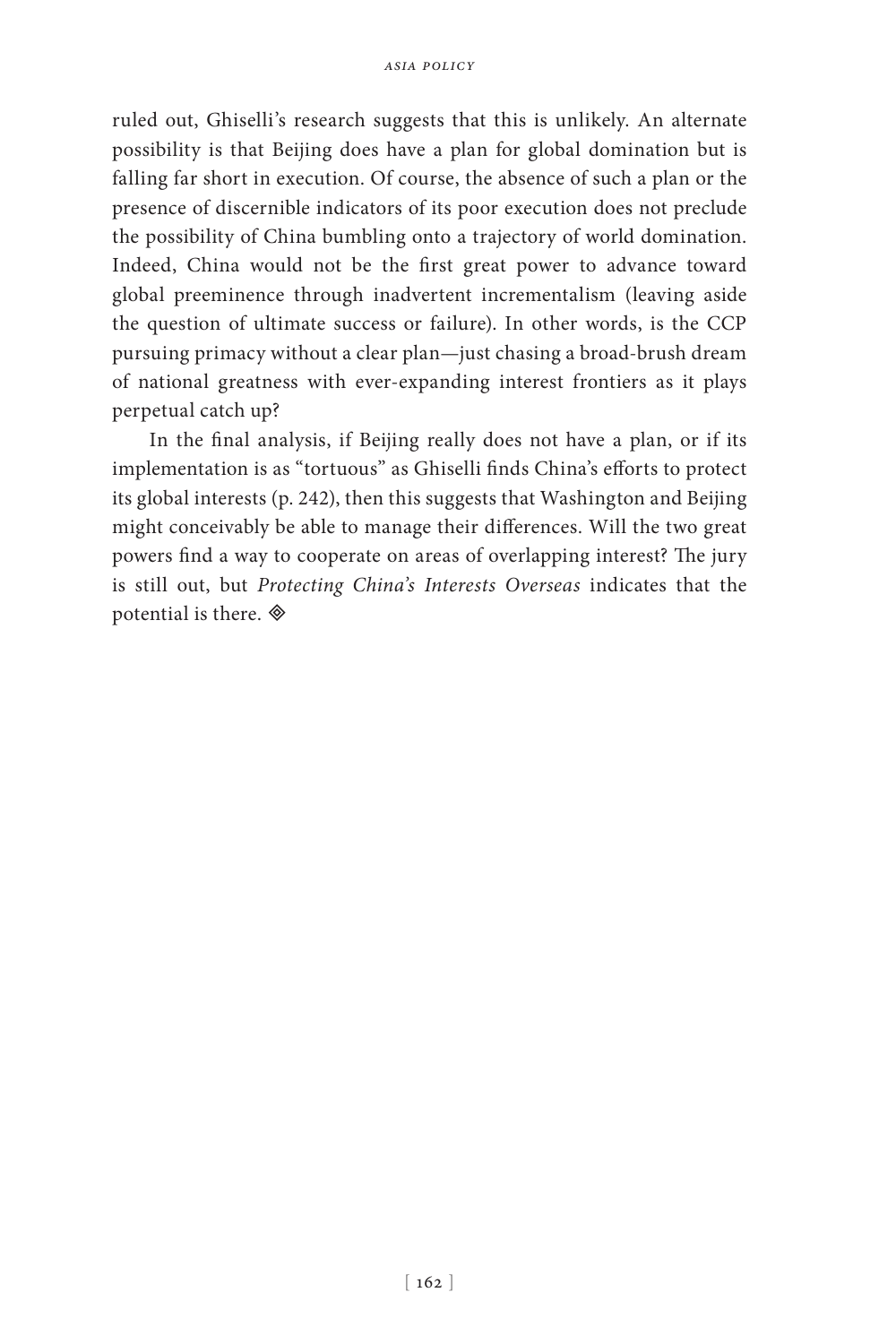## **Interests above Influence: China's Security Presence in the Middle East–North Africa Region**

## *Jonathan Fulton*

The deterioration of the U.S.-China relationship over the last decade has resulted in the increasing prevalence of a great-power competition framework of analysis for international politics, in which both countries have extensive interests that come to be seen as theaters of competition. The dynamic of this rivalry in the Middle East–North Africa (MENA) region, where the United States is the dominant extraregional military power and China is the dominant economic one, has created an acute need for original scholarship to better understand how the region features in both countries' foreign policies. While the academic literature on U.S. foreign policy in MENA fills libraries, the work on China's foreign policy toward the region is at a nascent stage. Andrea Ghiselli's *Protecting China's Interests Overseas: Securitization and Foreign Policy* is an important contribution to the field.

One of the strengths of the book—and a limitation, as discussed below—is Ghiselli's decision to approach the topic as a question for foreign policy analysis rather than international relations. English-language work on China often begins with an assumption that Beijing is using its growing international power and influence in response to pressure from Washington; in MENA, however, this has not been the case. China has pursued an economics-centered approach that has largely sought to avoid antagonizing the United States, realizing that its regional interests have been best served within the existing U.S.-supported status quo. Ghiselli's study provides a rich empirical analysis of the domestic political and economic drivers of China's increasingly securitized approach to its regional interests. The book deeply engages with Chinese sources—official, academic, and media—effectively highlighting the plurality of Chinese voices in foreign policy, both toward MENA and in general. His point that "the vast majority of the events related to China's interest frontiers were hardly the result of a well-thought-out plan" (p. 242) is an insight that also deserves emphasis. Structural analysis of Chinese foreign policy in the Belt and Road era often assumes a grand strategy in which China is competing with other powers, such as the United States. However, the reality of the

**jonathan fulton** is an Assistant Professor of Political Science at Zayed University (United Arab Emirates) and a Senior Nonresident Fellow at the Atlantic Council. He can be reached at <jonathan.fulton@zu.ac.ae>.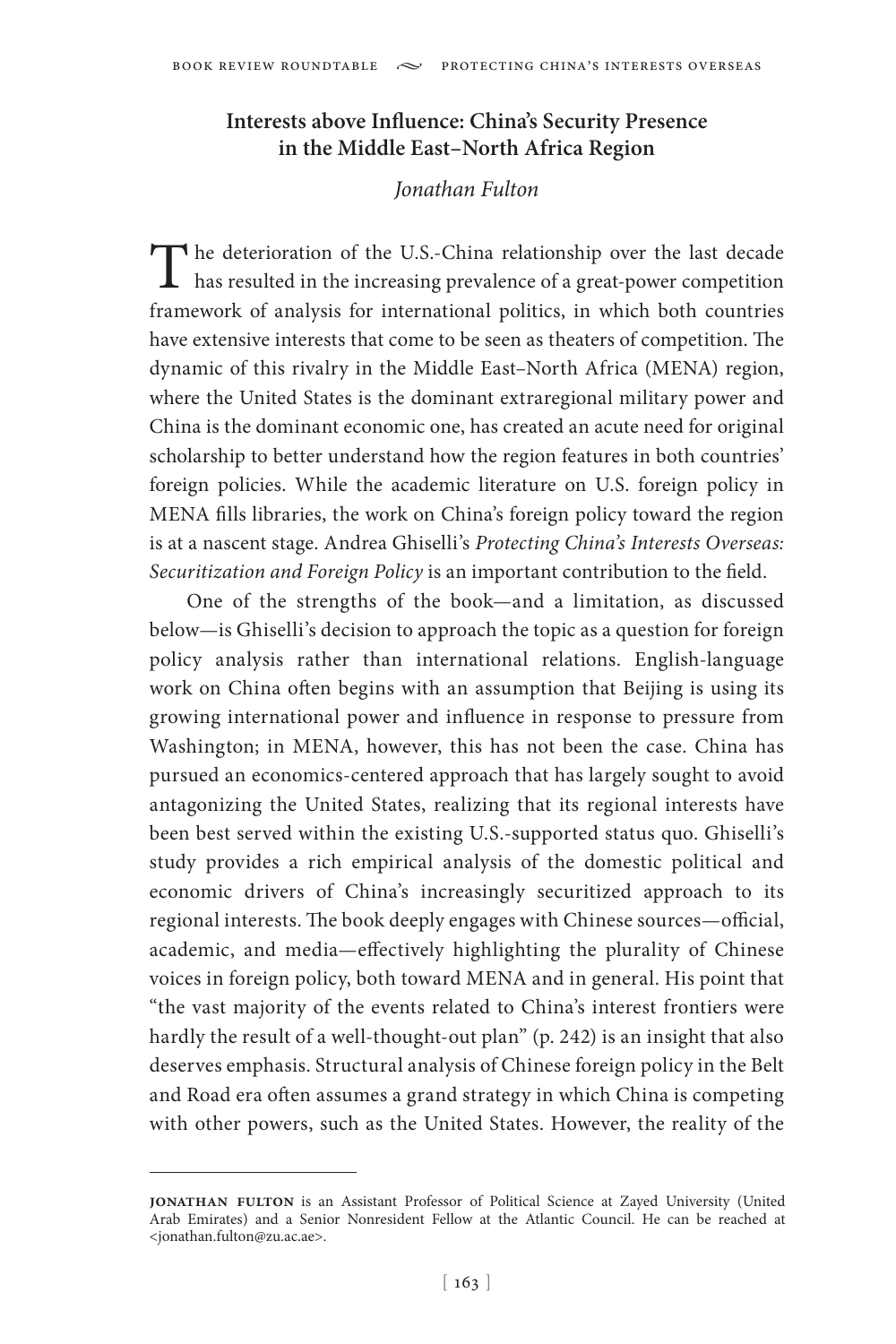landscape in which state-owned enterprises, private companies, and regional consortiums map out their own regional strategies is inherently messier and complicates Chinese foreign policy decision-making, a point we all would do well to remember.

Chapter four, "The Problems of Knowledge in Policymaking," is especially useful for those interested in China's deepening footprint in MENA, which has often been juxtaposed with a perceived U.S. retrenchment from the region. This perspective frequently results in a narrative of China rising to the position of an emergent extraregional power. This chapter highlights some of the flaws in this belief, beginning with the issue of Chinese expertise of and knowledge production about MENA and focuses on both the "inner circle" of policymakers and the "outer circle" of media, academia, and think tanks (p. 115). Though there are excellent Chinese scholars and diplomats with deep and wide regional knowledge, at this stage it remains a rather small pool, which is understandable given the relatively short period that China has been meaningfully engaged in MENA. A considerable gap in quality and capacity exists between Chinese university programs and think tanks dedicated to Middle East studies and their counterparts in Europe and North America. Also, significantly smaller numbers of government officials have extensive personal and professional networks throughout the Middle East. The United States' "forever wars" have resulted in senior U.S. officials over successive administrations possessing deep MENA knowledge, experience, and networks. China's senior foreign policy officials, on the other hand, have largely been drawn from the ranks of North America and Asia specialists. For instance, Politburo member Yang Jiechi was ambassador to the United States and Foreign Minister Wang Yi was ambassador to Japan. In short, while China is developing a strong bench of talent within the West Asia–North Africa department of its Ministry of Foreign Affairs,*<sup>1</sup>* its political presence has not kept pace with its economic one—a point that should be considered regarding China's emergence in MENA.

The use of securitization theory is also useful, allowing for an analysis focusing on issues rather than countries. Ghiselli's premise is that "if one looks at where major incidents involving the security of Chinese nationals and where the main ongoing Chinese military operations are taking place, it is clear that the geographical focus of the analysis must be the Middle East–North Africa" (p. 8). This point explains his case study selections of Libya, Sudan, and Yemen, each of which represents a major inflection point

*<sup>1</sup>* China uses the term "West Asia" as the official designation of the region rather than "Middle East."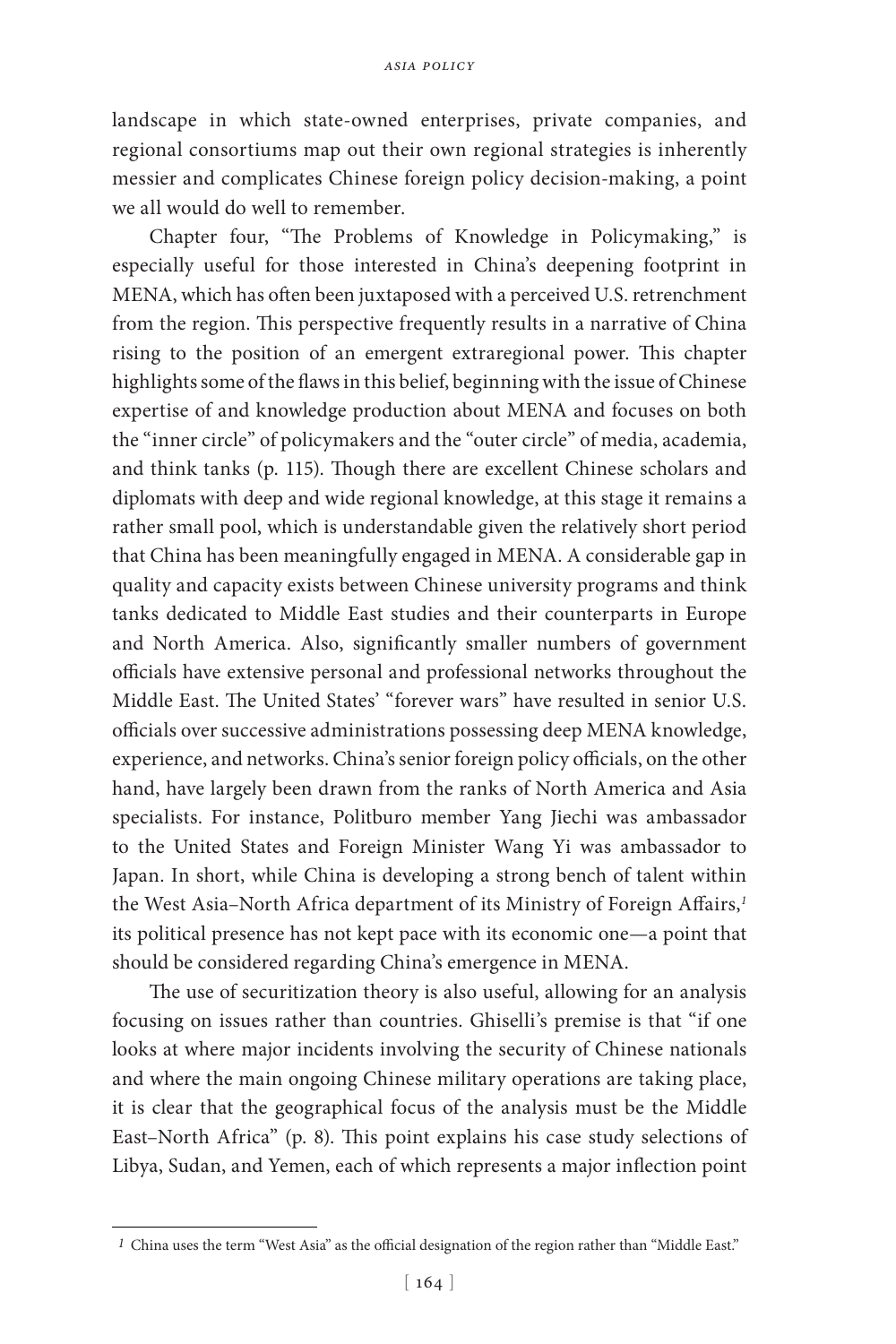in China's MENA presence despite their current marginal economic and political interests. Using this logic, one can anticipate how this securitized "interest frontier" in MENA can change given China's significant expatriate populations and commercial presence in the Arabian Peninsula or its interests in the Red Sea region. In the post–Arab Spring MENA, China has demonstrated an overwhelming preference for stable regional partnerships, with countries such as the United Arab Emirates and Saudi Arabia receiving the lion's share of trade, investment, contracting, and political cooperation. Those countries' status as U.S. allies or partners—a source of risk management a decade ago—could present new challenges for China in an era of great-power competition, and a Chinese securitization logic toward the Persian Gulf is not an unreasonable outcome.

Insights from international relations theory are also required to understand China in MENA. Major systemic factors shape the options and preferences for decision-makers not only in Beijing but also in Washington and throughout the Middle East. China's interests in MENA started to grow significantly in a unipolar international system, and the U.S. regional security architecture had a profound effect on the trajectory of China's presence there. Ghiselli is correct to note that Beijing has been motivated by interests and opportunities rather than great-power logic: in MENA, China "has not been motivated by the desire to erode American supremacy" (p. 241). At the same time, a transition in the international order from unipolarity to multipolarity is changing the geopolitical landscape in MENA, including extraregional powers' policies. MENA leaders, no longer certain of U.S. commitments, have been hedging in several directions, including toward countries such as India and Japan that also consider China a significant threat. China's role as both an important external power in MENA and the primary rival of the United States and many U.S. allies and partners in and outside the region will be important in shaping dynamics to come. This is not to criticize Ghiselli for the book he did not write, but simply to highlight that there are many more books yet to be written about China's Middle East foreign policy, and many theoretical approaches will be needed to do the job.

The premise of this book is not especially novel, barring the belief in Chinese exceptionalism—that is, that China is not like other great powers. Indeed, Ghiselli makes this point in his own conclusion, stating that China "does not seem different from other great powers in history" (p. 247). China's increase of overseas assets and citizens has resulted in a foreign policy recalibration, and with it, the country has taken a more securitized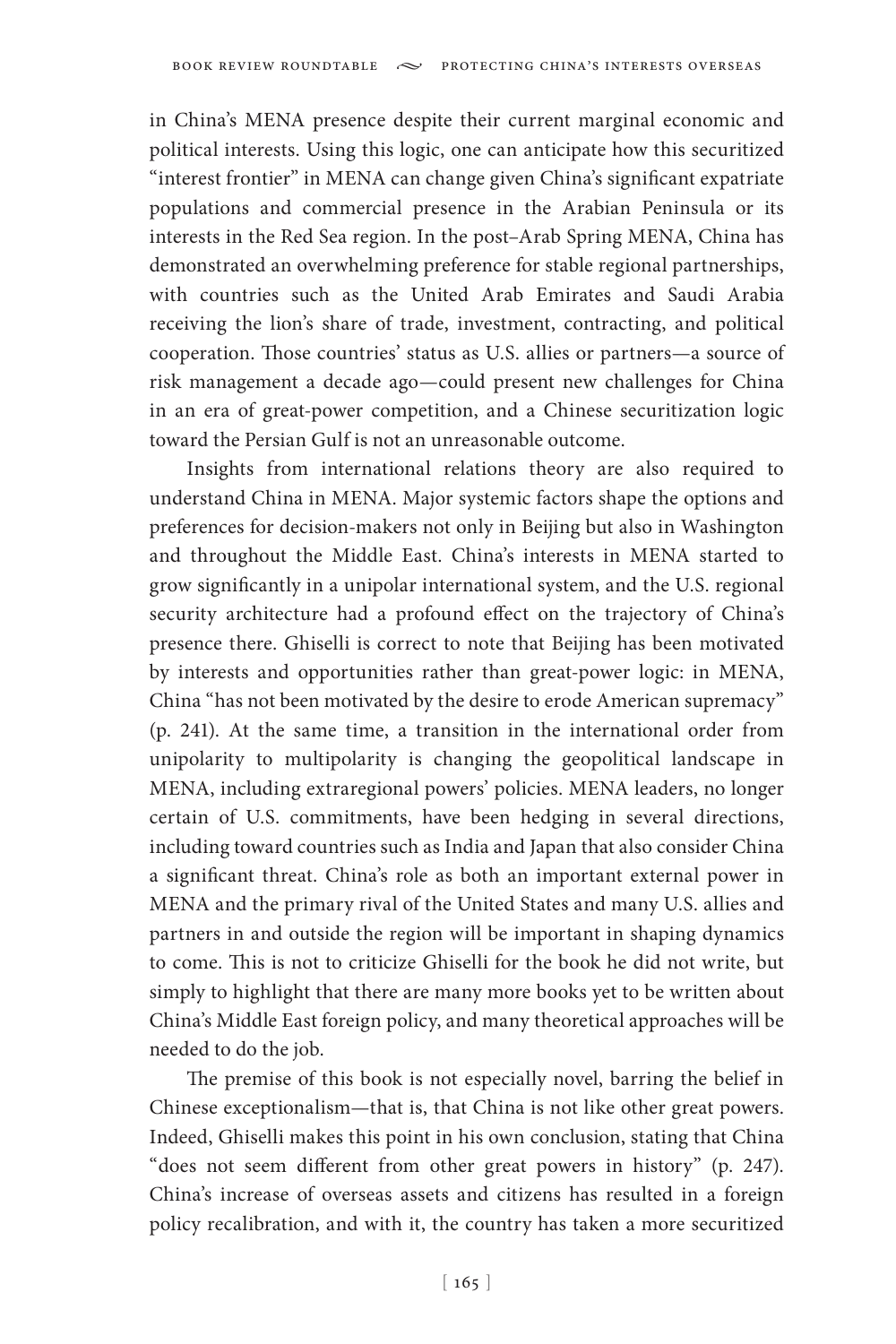approach to MENA, a region where it has substantial interests. The path Ghiselli takes to explain how and why, however, makes the book a valuable study of Chinese foreign policy. At a time when much analysis is reduced to Xi Jinping's preferences or Thucydides's trap*, Protecting China's Interests Overseas* provides a thoughtful and well-researched examination of China in MENA.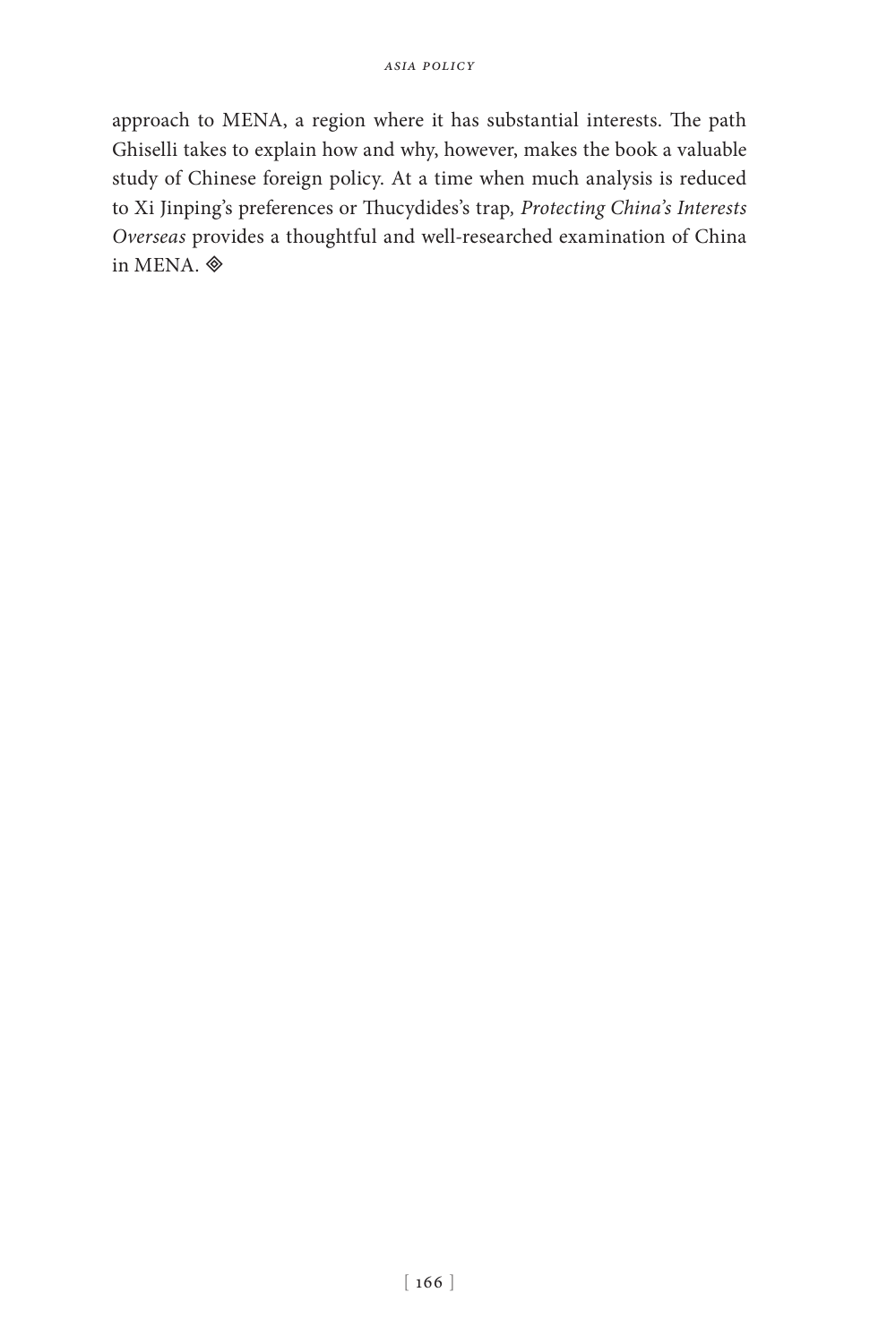## **Risk Management in China's "Going Out"**

#### *Zongyuan Zoe Liu*

It has been almost 25 years since Chinese president Jiang Zemin first<br>put forward "going out" as a critical development strategy in December  $\perp$  put forward "going out" as a critical development strategy in December 1997.*<sup>1</sup>* Since then, Beijing's "interest frontier" has expanded beyond the territorial border of the People's Republic of China (PRC).*<sup>2</sup>* In territories and markets where the Chinese Communist Party and state cannot command and reign, Chinese firms, investments, and human resources are all subject to much higher degrees of risk and uncertainty. Andrea Ghiselli's important book *Protecting China's Interests Overseas: Securitization and Foreign Policy* casts light on how the PRC's need to protect its overseas interests has gradually shaped and changed the foreign policy debate and foreign policy decision-making in China. The book addresses an important empirical puzzle: why has the PRC—a nation whose foreign policy has been centered on the principle of "noninterference in the internal affairs of others"—dispatched military forces to foreign territories and utilized both government and private security forces to safeguard Chinese nationals and properties overseas?

The answer to this question is more intricate than a simple attribution to the narrative of Xi Jinping's assertive leadership. Ghiselli's book provides a rich account of the various drivers and players involved in the protection of China's overseas interest frontier: the tendency of military and nonmilitary security instruments to follow economic activity; the explosion in the number of Chinese nationals living and working abroad; unpredicted and episodic crises, such as the need to suddenly evacuate about 36,000 imperiled PRC nationals from war-torn Libya in March 2011; and the interplay of domestic bureaucratic interests.

Ghiselli's analysis rests on scrutiny of China's fragmented policymaking process rather than treating the PRC party-state as a unitary actor. His treatment of China's "securitization" of its overseas interests does

**zongyuan zoe liu** is a Fellow for International Political Economy at the Council on Foreign Relations (United States). She can be reached at <zliu@cfr.org>.

*<sup>1</sup>* Jiang Zemin, *Jiang Zemin wen yuan* [Selected Works of Jiang Zemin], vol. 2 (Beijing: People's Press, 2016), 92.

*<sup>2</sup>* Ghiselli uses the phrase interest frontier to describe "the geographical space that is defined (and constantly redefined) by the evolution of China's interests and the threats to them" (p. 1).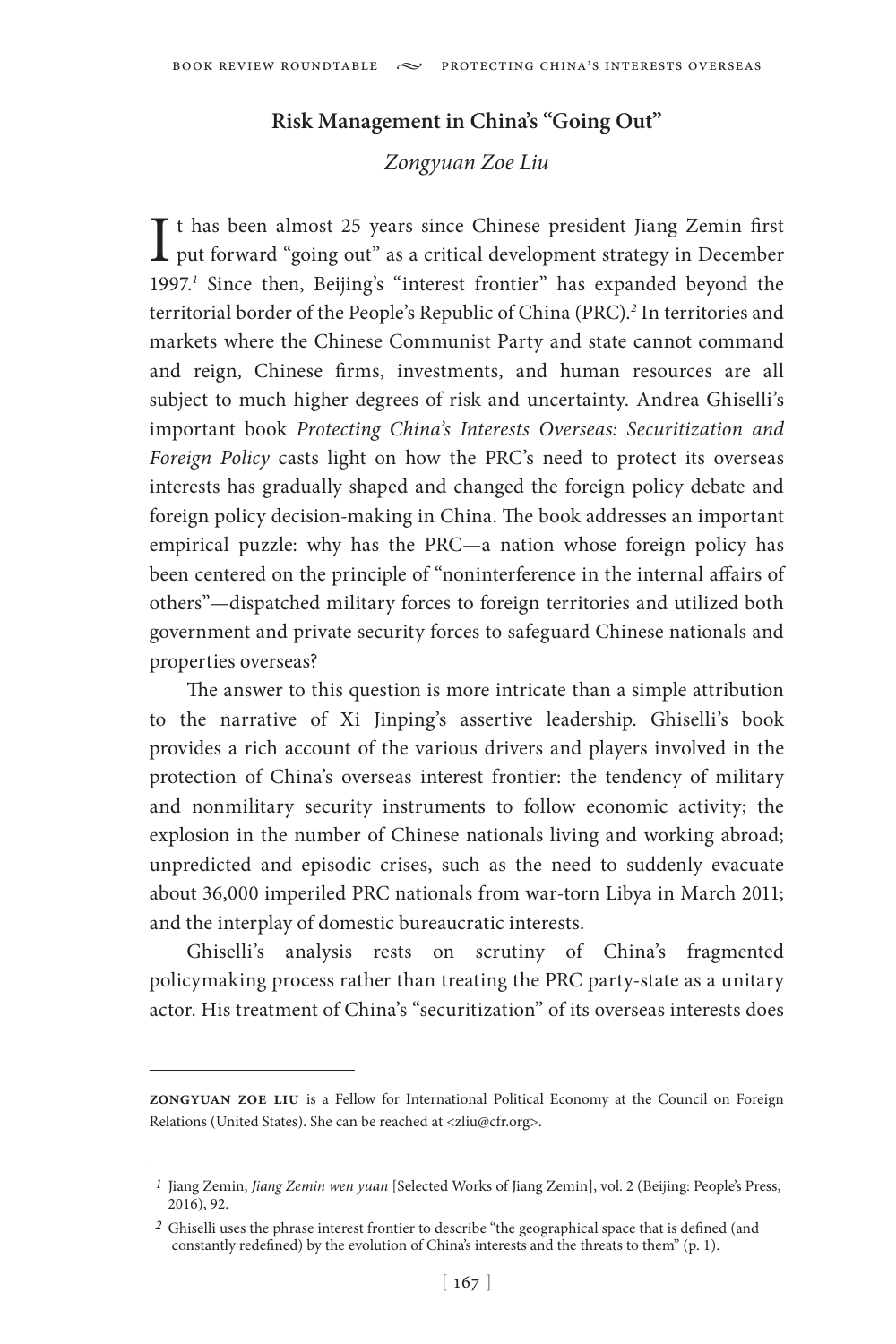not start from a hypothesized coherent Chinese grand strategy. The book captures both policymaking agencies at the top and policy implementors at the ground level and involves the dynamics among the vast array of different state-owned enterprises, government bureaucracies, various central policy coordinating bodies, and local administrations. The analysis also presents a nuanced take on the players in the securitization of China's overseas interests, such as the role of private security providers and that of state-owned export credit insurance providers.

There are at least three important contributions the book makes to understanding continuities and changes in China's foreign policy and the policymaking process. First, Ghiselli carefully documents the conceptual expansion of "national security" at China's top policymaking level. The book provides a thorough chronology regarding how "security" as a key concept has evolved and expanded in China's foreign policy since the era of Deng Xiaoping. In particular, Chinese leaders' embrace of "development interests" in foreign territories as a part of the PRC's national security has been the broader context that has allowed the People's Liberation Army (PLA) gradually to exhibit a higher degree of activism in foreign policy debates. The book also details China's institutional innovations, especially the legal and regulatory mechanisms that have shaped and been involved in implementing China's overseas interest protection activities.

Second, the book highlights the role of crises in accelerating changes in PRC foreign policy debates and decision-making. Ghiselli accurately identifies the 2011 Libyan crisis as a watershed moment for Chinese leadership, especially regarding the debate over the scope of "security." The crisis greatly exposed China's unpreparedness to address sudden and urgent security challenges overseas, policymakers' inability to obtain timely knowledge, and the fragmentation of China's bureaucracies. The crisis also spurred China's state-owned enterprises to demand the protection of the overseas interest frontier, pushing the party-state to prioritize defending these interests in its foreign policy calibration. This crisis-driven demand for the securitization of Chinese interests overseas has direct relevance for today and for future events. For example, the current Russia-Ukraine crisis challenges PRC overseas interests in Ukraine. The strategic importance of Ukraine has increased for Beijing as anti-Chinese sentiment grows across Europe, as witnessed by the European Parliament's vote to freeze the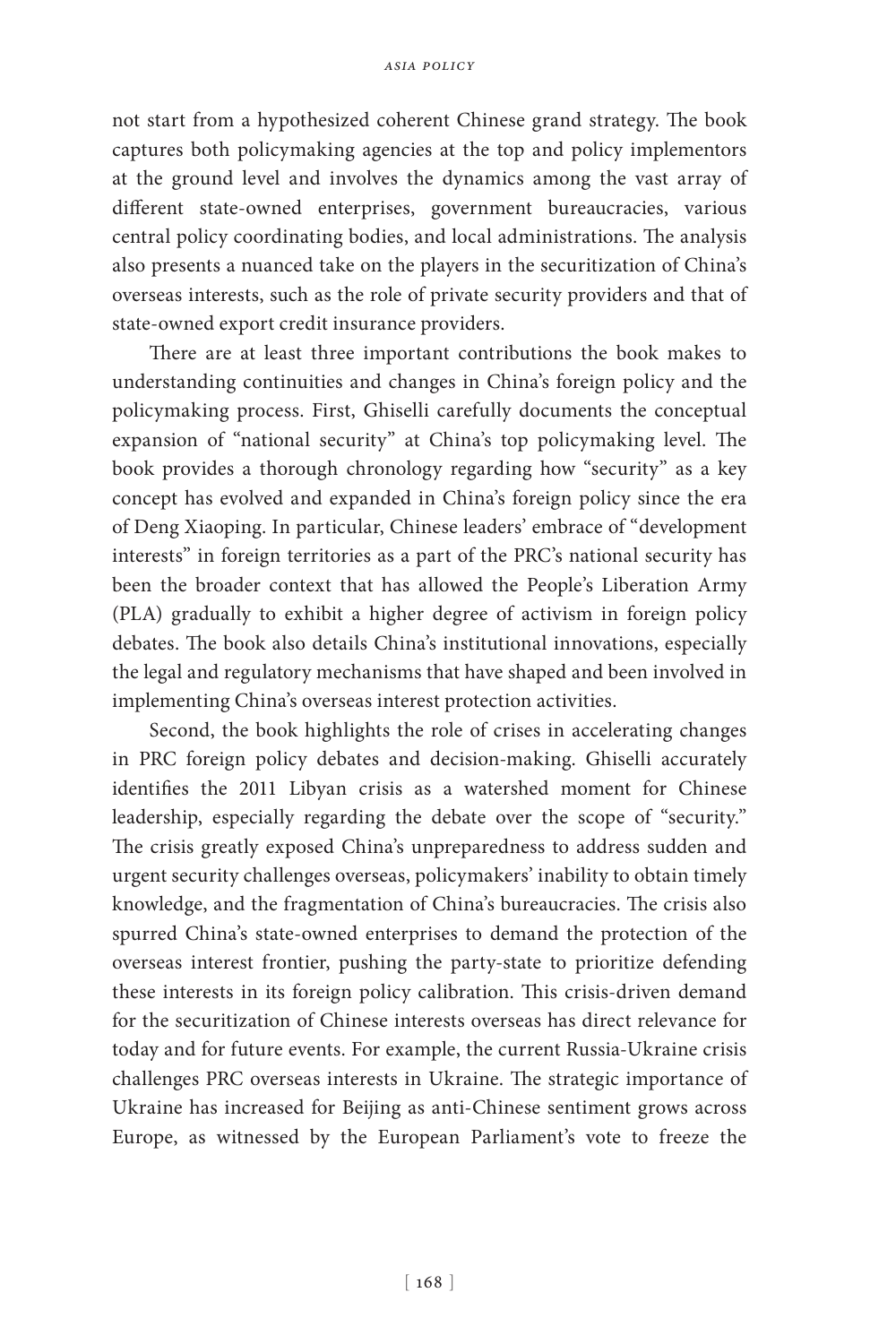ratification of the EU-China Comprehensive Agreement on Investment and Lithuania's exit from the China-led "17+1" mechanism in May 2021.*<sup>3</sup>*

The ongoing crisis in Ukraine presents new risks to Chinese companies who have large assets there or whose revenues are dependent on the involved countries. Chinese companies operating in Ukraine and Russia are dealing with different risks, requiring disparate risk-management measures from the party-state. Chinese firms in Ukraine face the immediate risk of war-inflicted damages to physical assets and human resources, as well as that of contract breaches. In contrast, Chinese companies doing business in Russia or working with Russian clients face growing pressure to exit the Russian market. Some of them also have concerns over secondary sanctions. The range of risks creates different demands for interest protection among Chinese corporations with stakes on opposite sides of the crisis. These differentiated corporate demands could further complicate China's already fragmented foreign policymaking process and prevent the party-state from formulating an immediate response. In this context, Ghiselli's analysis of how a crisis can reshape the PRC's foreign policy debate is directly applicable to understanding China's reaction to the current situation in Ukraine.

Third, Ghiselli pays great attention to people, including policymakers, policy shapers, and ordinary Chinese nationals. The book departs from a common approach to studying Chinese foreign policy that primarily concerns the role of leadership, bureaucracies, and the PLA in the making of the PRC's foreign policy. While acknowledging the importance of these policy elites, the book also examines the epistemic community, Chinese public opinion, and Chinese nationals who live and work in politically volatile regions overseas. Securing China's overseas interests is not just about securing national strategic interests or the physical assets of Chinese enterprises but also about securing the lives of Chinese people abroad. By addressing this level, the analysis demonstrates a high degree of scholarly concern and rigor.

A unique challenge China faces as an aspiring great power is negotiating with the incumbent great powers in the global system so that its interests overseas can have structural security. President Xi has pressed the issue of global governance reform and expressed the aspiration to build new types of major-power relations. The Chinese state has attempted to reform the existing international system by renegotiating its representation

*<sup>3</sup>* "MEPs Refuse Any Agreement with China whilst Sanctions Are in Place," European Parliament, Press Release, May 20, 2021 ~ https://www.europarl.europa.eu/news/en/press-room/20210517IPR04123/ meps-refuse-any-agreement-with-china-whilst-sanctions-are-in-place.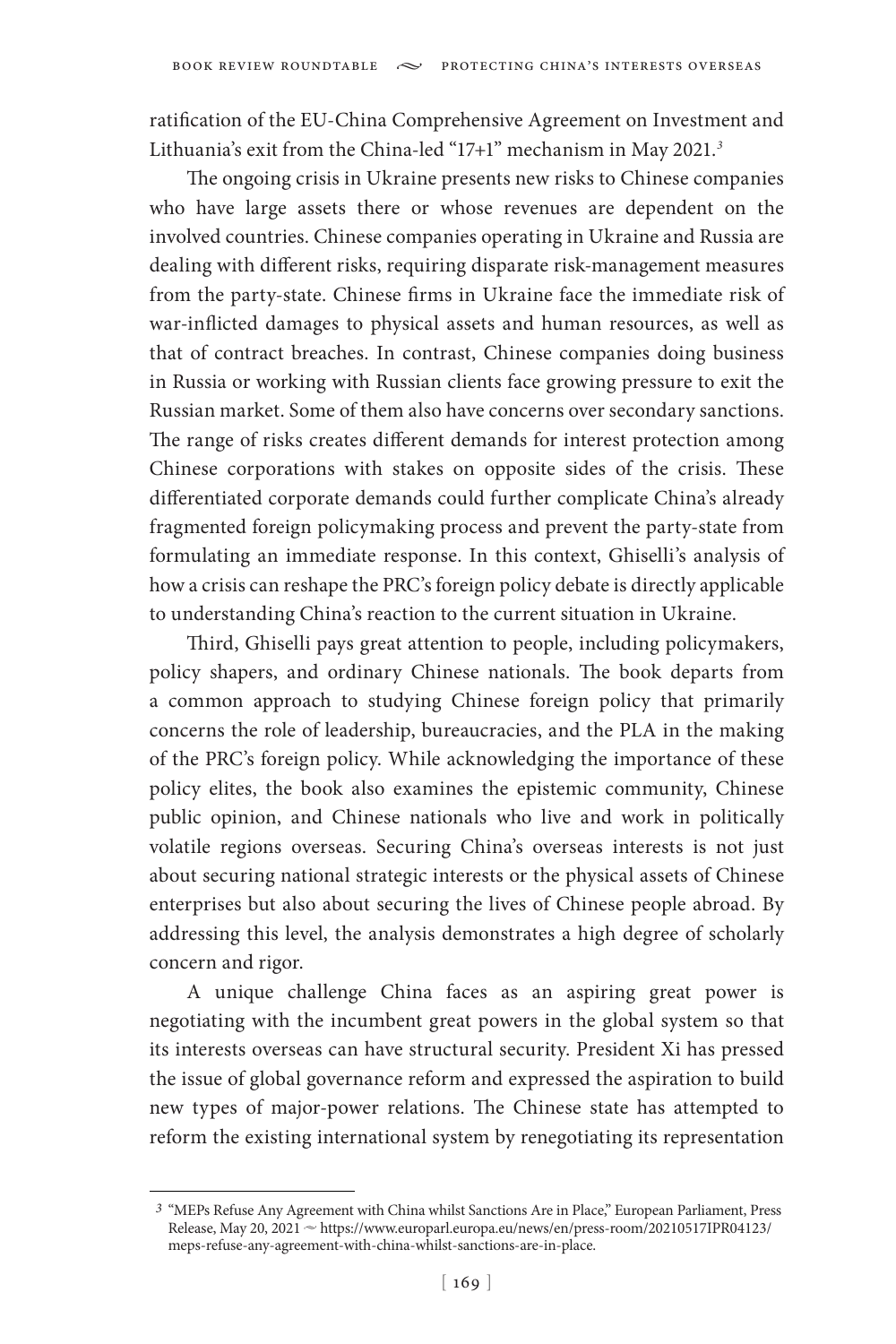and voting rights in the existing system with the incumbent powers. China has also initiated new multilateral institutions to construct an alternative system and pressure changes from the outside. However, the book does not explicitly discuss the dynamics between the PRC and the existing U.S.-led global system, which could have been interesting to consider in how China navigates its overseas interest frontiers.

Ghiselli's analysis deals with the supply and demand for security provision in Chinese foreign policy at the macro level. He is correct that the party-state increasingly must deal with the same old problem that other great powers have faced—a rising demand to protect overseas national interests as a power's interest frontier expands globally. The book does not explicitly discuss the cost of not protecting the PRC's overseas interests and the importance of insurance and hedging. The cost of not protecting these interests, the security risk insurance premium, and the need for risk hedging may also shape the Chinese foreign policy debate. These factors all contribute to a higher "securitization premium" in the making and conducting of Chinese foreign policy.

Overall, in an era characterized by narratives of a "new Cold War" and major-power competition, Andrea Ghiselli's book provides a healthy reality check and some assurance. It provides a well-evidenced argument that the deployment of Chinese security forces in critical regions like the Middle East and North Africa has been motivated by the protection of national interests and citizens and not by the desire to undermine U.S. supremacy in these regions. Ghiselli's book opens up the black box of China's party-state and reminds us once again that China's foreign policymaking apparatuses, similar to those of the United States, are far from unitary.  $\otimes$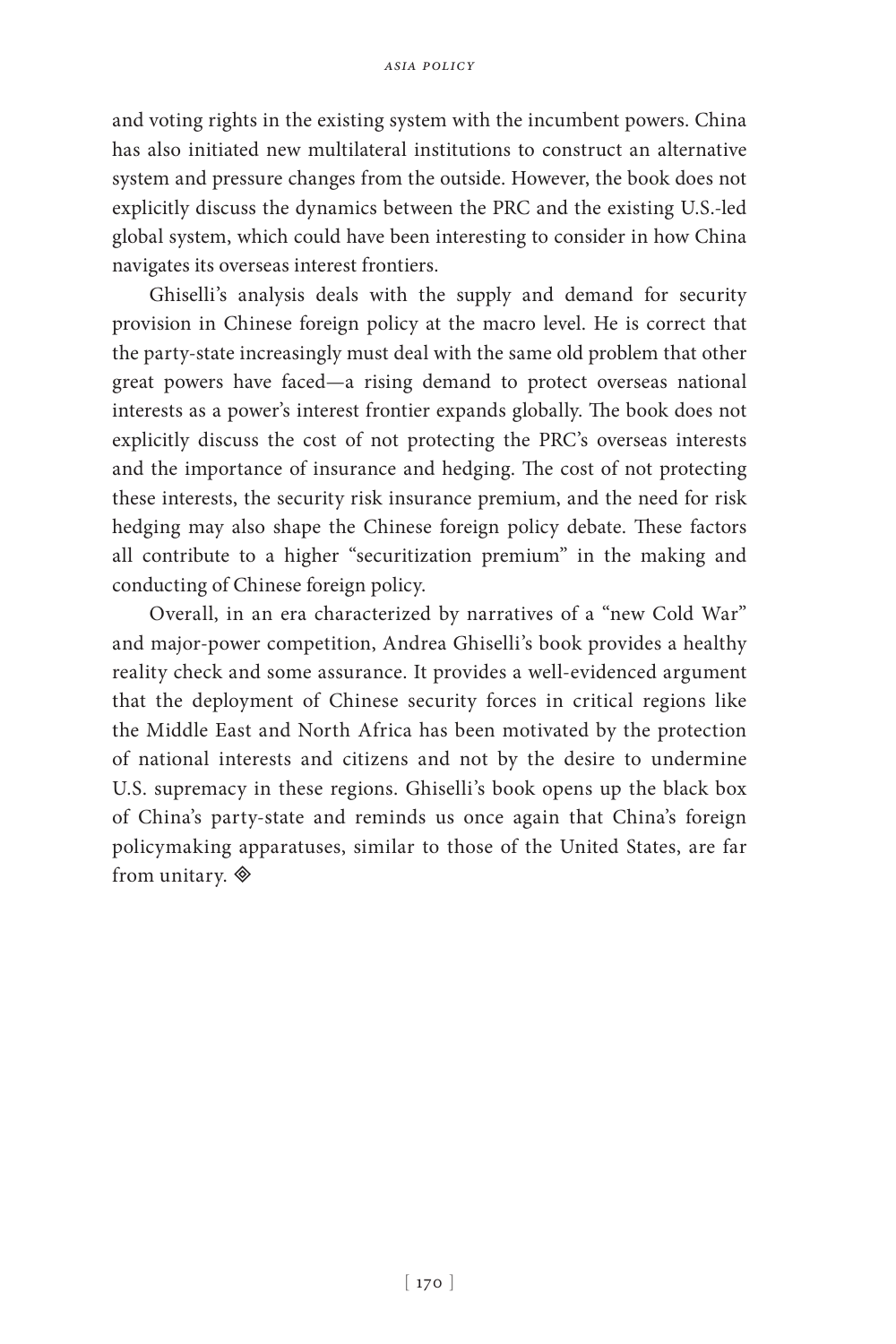# **Author's Response: Covid-19, Great-Power Competition, and the Future of China's Approach to the Protection of Its Interests Overseas**

#### *Andrea Ghiselli*

I t is difficult to find anything more rewarding for a scholar than to have<br>leading experts in the field thoughtfully engage with their work. Thus,  $\mathbf T$  t is difficult to find anything more rewarding for a scholar than to have I am extremely thankful to the four reviewers for taking the time to do this with my book, *Protecting China's Interests Overseas: Securitization and Foreign Policy*. I must also thank *Asia Policy* for providing a venue for such a discussion to take place.

The four reviewers are well-known experts in Chinese foreign policy, each focusing on different issues. As such, I am happy that they all concur with the argument presented in my book and found it of interest. At the same time, they all touch upon similar issues in their comments, despite the different angles from which they discuss the book. In particular, they emphasize how I barely refer to the role of China's relations with other countries in the analysis. They also point out that I discuss the possible evolution of China's approach to the protection of its interests overseas, as well as implications for other actors in the international system, solely at the end of the book.

To a large extent, these were deliberate choices that I made for two reasons. The first, as Jonathan Fulton notes in his comments, was a focus on approaching the study of China's strategy to protect its interests overseas through the lens of foreign policy analysis rather than international relations. This approach means that I referred to other countries only to the extent that the Chinese authors I consulted as sources did so. The second is that I have always found making predictions a difficult endeavor. The critical role of contingency in the origin and evolution of China's strategy to protect its interests overseas convinced me of that even more. After all, I doubt that this book would have been written without the Libyan crisis in 2011. Against this backdrop, I am thankful to the reviewers for pushing me to elaborate more on the findings and implications of the analysis presented

**andrea ghiselli** is an Assistant Professor at the School of International Relations and Public Affairs at Fudan University (China). He is also a Nonresident Research Fellow with the TOChina Hub, the Head of Research for the TOChina Hub's ChinaMed Project, and a member of the editorial team of *OrizzonteCina*. He can be reached at <andreaghiselli@fudan.edu.cn>.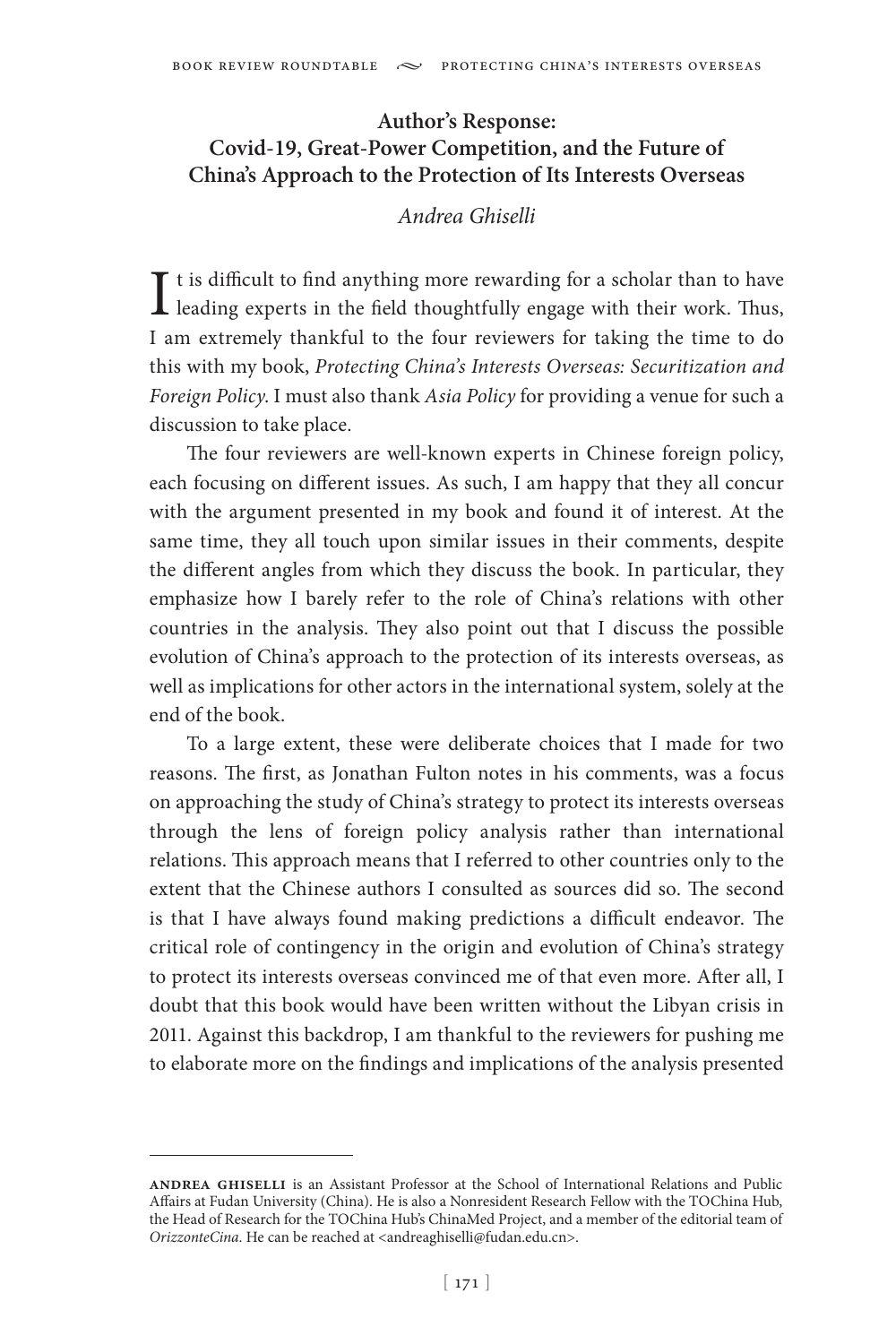in my book, though I fear that addressing those issues has become even more difficult today.

One of the key factors that made China consider protection of its overseas interests was the steady expansion of its economic and human footprint abroad over the past decades. This trend may change, however, especially regarding the large presence of Chinese nationals abroad. According to the latest data released by the Chinese government, the number of Chinese infrastructure workers overseas declined from about 800,000 in 2019 to less than 500,000 at the end of 2020, likely because of the Covid-19 pandemic.<sup>1</sup> Of these workers, 163,000 were located in the Middle East and North Africa, about 100,000 less than in 2019. This is the biggest drop in the number of Chinese infrastructure workers abroad ever recorded both in those regions and at the global level. Notably, this figure does not include other categories of Chinese citizens overseas, such as entrepreneurs and students. Moreover, given that the number of workers in the Middle East and North Africa recovered quickly after the 2010–11 Arab Spring, a similar resurgence could happen again after the pandemic, but it should not be taken for granted. Chinese policymakers and scholars have also long known that foreign governments want Chinese projects to contribute to local employment and economic growth. As China's economic engagement with other countries continues to adapt, this pressure could lead to the reduction of China's human footprint overseas, especially in the developing world.

At the same time, the Russian invasion of Ukraine, which has caught up 6,000 Chinese nationals, makes the future even more uncertain.*<sup>2</sup>* Over the past decade, China managed to successfully evacuate thousands of people from countries such as Yemen, Iraq, and Ethiopia due to better preparation at the embassy level, improved cooperation with local governments, and—in Yemen—the option to use the military. Although Chinese nationals have continued to be victims of attacks amid conflict overseas over the years, these successes may have made Chinese policymakers confident about their approach. Today, while the crisis in Ukraine may not have any impact on the possible future uses of the Chinese military overseas, it demonstrates

*<sup>1</sup>* National Bureau of Statistics of China, *Zhongguo maoyi wai jing tongji nianjian* [China Trade and External Economic Statistical Yearbook] (Beijing: China Statistics Press, 2021), 688–95.

*<sup>2</sup>* "Zhongguo zhu Wukelan shiguan: Zai Wu Zhongguo gongmin yue liuqian ren, muqian qingxu jiben wending" [Chinese Embassy in Ukraine: There are about 6,000 Chinese Citizens in Ukraine, the Situation Is Stable for the Moment], *Paper*, February 24, 2022  $\sim$  https://m.thepaper.cn/ newsDetail\_forward\_16837420.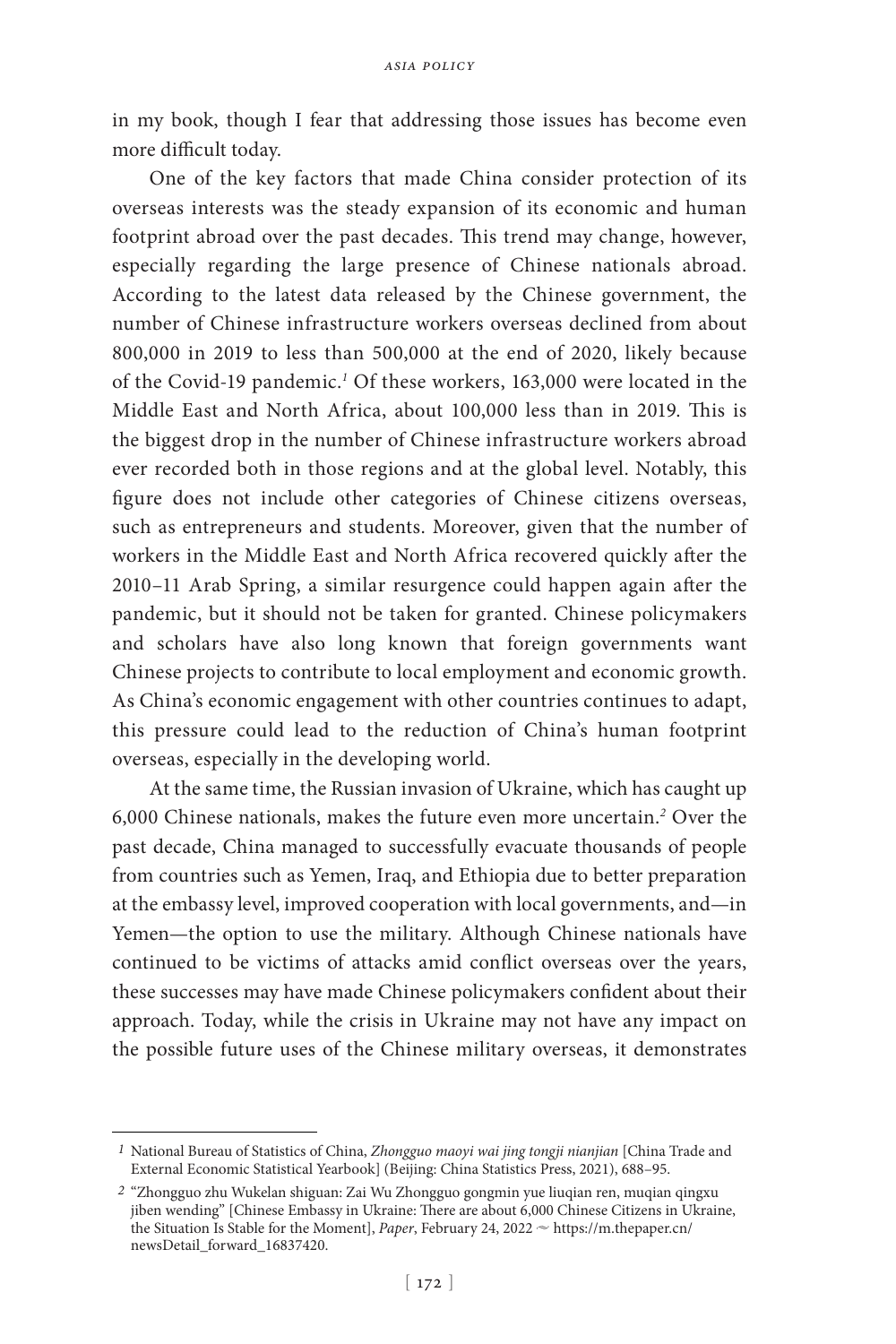the shortcomings of the strategy developed in 2011. Given these issues, below are some tentative answers to the points raised by the reviewers.

Undoubtedly, China's relations with other countries are a crucial factor in its approach to the protection of its interests overseas, as the reviewers pointed out. I believe they play a constraining influence. As Joel Wuthnow and M. Taylor Fravel noted in a recent article, China's military focus is on Asia and will stay there as long as Taiwan remains outside of Beijing's control.*<sup>3</sup>* The tensions between China and the United States will only contribute further to this situation. In general, China does not want its relations with other great powers to worsen because of crises involving its interests overseas. Both in Libya in 2011 and in Ukraine at the time of writing, military intervention by one or more great powers made an already unstable situation precipitate at a speed that caught China off guard. Yet, China's relations with the West did not deteriorate during the emergency in Libya, nor does it seem that its relations with Russia will today. At the same time, as Courtney Fung has argued, an important constituency of Chinese foreign policy is developing countries.*<sup>4</sup>* China's insistence on the principle of noninterference has garnered it support from developing countries over the years. One of the sources that I refer to in my book pointed out that allowing Chinese soldiers to use their firearms during peacekeeping missions is not a "simple" tactical issue (p. 190). Instead, the decision has important implications for Chinese diplomacy at large, both in terms of its future direction and its perception by other countries. Thus, China faces clear costs to expanding the role of the military in protecting its interests abroad beyond what it is today.

In the eyes of Chinese policymakers, these security and diplomatic concerns justify the payment of the "securitization premium," as Zongyuan Zoe Liu aptly describes in her review. At the same time, this interpretation is not inconsistent with Wuthnow's point that the Chinese military "is already taking several steps to prepare for combat-oriented tasks far away from China," including in "strategically important areas." After all, my book is about that fact that Chinese policymakers—both civilian and military—ultimately have come to agree that the armed forces should be ready to support efforts to protect Chinese nationals

*<sup>3</sup>* Joel Wuthnow and M. Taylor Fravel, "China's Military Strategy for a 'New Era': Some Change, More Continuity, and Tantalizing Hints," *Journal of Strategic Studies* (2022)  $\sim$  https://doi.org/10.1080/01 402390.2022.2043850.

*<sup>4</sup>* Courtney J. Fung, *Reconciling Status: China and Intervention at the UN Security Council* (Oxford: Oxford University Press, 2019).